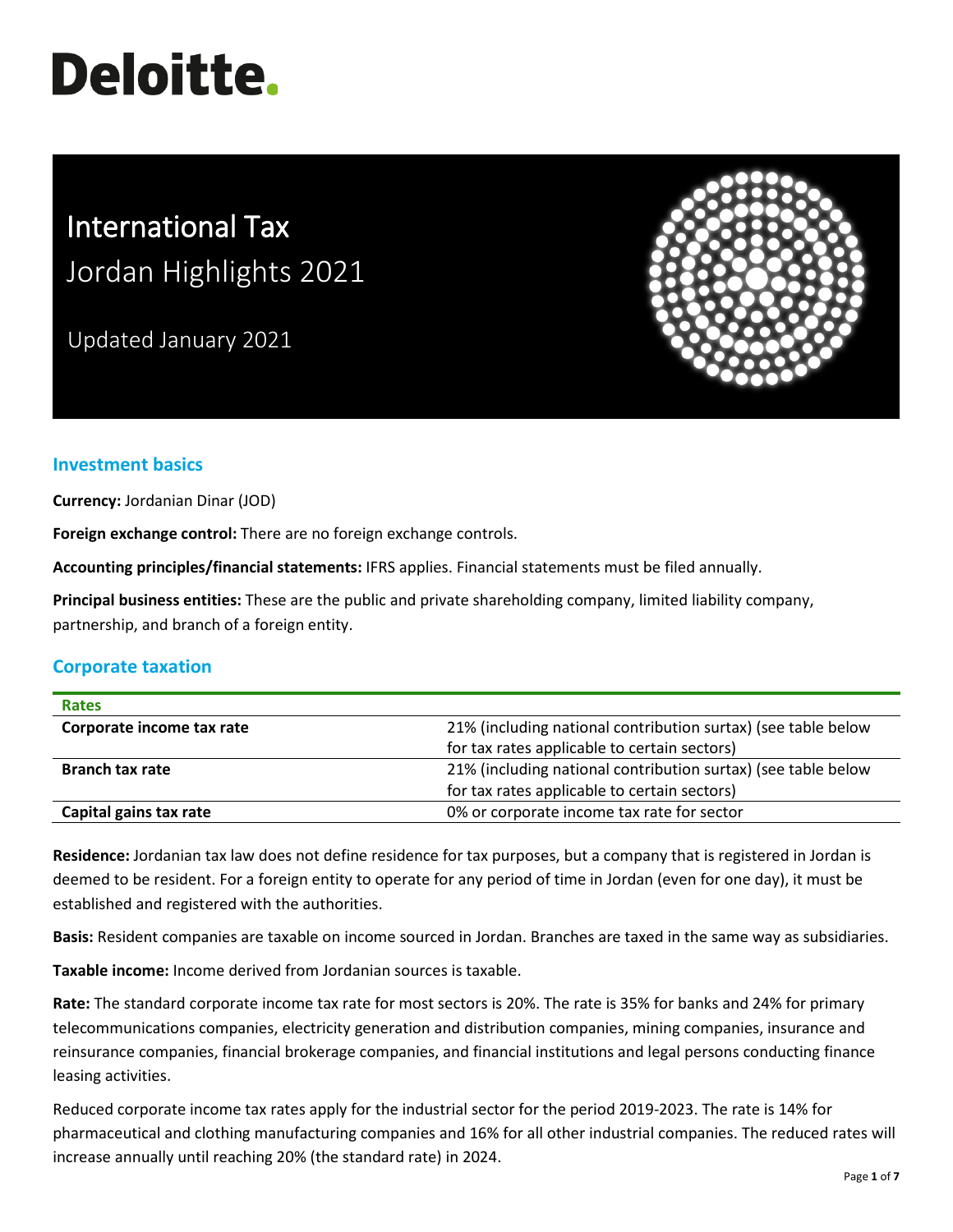The following table summarizes the 2021 corporate income tax and national contribution tax rates for the various sectors:

| <b>Sector</b>                                                                                                     | 2021 Corporate<br>income tax rate | 2021 National<br>contribution tax rate | 2021<br><b>Total tax rate</b> |
|-------------------------------------------------------------------------------------------------------------------|-----------------------------------|----------------------------------------|-------------------------------|
| <b>Banks</b>                                                                                                      | 35%                               | 3%                                     | 38%                           |
| <b>Electricity distribution and generation</b><br>companies                                                       | 24%                               | 3%                                     | 27%                           |
| <b>Basic material mining companies</b>                                                                            | 24%                               | 7%                                     | 31%                           |
| Financial brokerage companies, financial<br>companies, and legal persons engaged in<br>finance leasing activities | 24%                               | 4%                                     | 28%                           |
| Telecommunications, insurance, and<br>reinsurance companies                                                       | 24%                               | 2%                                     | 26%                           |
| Drug and clothes manufacturing<br>companies                                                                       | 14%                               | 1%                                     | 15%                           |
| <b>Other industrial companies</b>                                                                                 | 16%                               | 1%                                     | 17%                           |
| Other sectors (standard rate)                                                                                     | 20%                               | 1%                                     | 21%                           |

**Surtax:** In addition to the corporate income tax, companies are subject to a "national contribution tax" ranging from 1% to 7%, which is collected by the tax authorities and used to repay Jordan's public debt.

**Alternative minimum tax:** There is no alternative minimum tax.

**Taxation of dividends:** Dividends and shares distributed by Jordanian resident entities to other entities are exempt from income tax. However, dividends received by banks, primary telecommunication companies, basic material mining companies, insurance companies, reinsurance companies, brokerage companies, financial companies, and legal persons engaged in finance leasing activities are taxable at the corporate income tax rate for the sector.

**Capital gains:** Capital gains derived from Jordanian sources are exempt from income tax except for those realized (i) on depreciable assets; (ii) from the sale of shares in a legal entity; and (iii) from the sale of shares in information technology institutions and companies that are realized after 15 years from the date the institutions/companies were established or 1 January 2019, whichever is earlier.

**Losses:** Losses approved by the tax authorities may be carried forward for up to five years. The carryback of losses is not permitted.

**Foreign tax relief:** There is no foreign tax relief.

**Participation exemption:** There is no participation exemption.

**Holding company regime:** There is no holding company regime.

**Incentives:** Tax incentives are available, including for certain companies registered in development or free zones and companies registered in the Aqaba Special Economic Zone.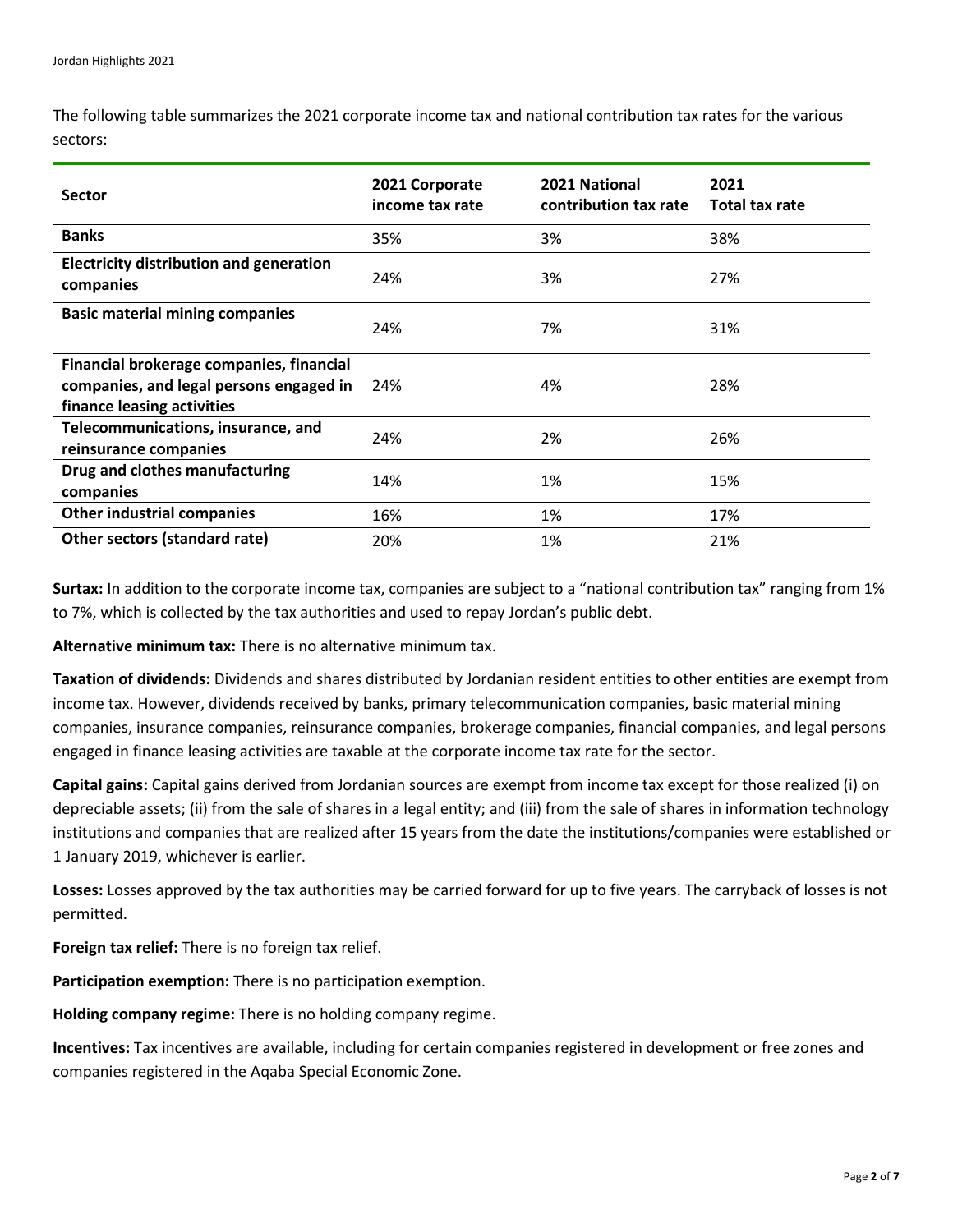### **Compliance for corporations**

**Tax year:** Companies may use a calendar year or a fiscal year.

**Consolidated returns:** Consolidated returns are not permitted; each company must file its own return.

**Filing requirements:** Companies must file a tax return within four months of the end of the accounting period, and tax is payable with the return. In certain cases, tax may be paid in installments (but will be subject to interest).

**Penalties:** Late payment fees are imposed at 0.4% for each week of delay. A penalty of JOD 1,000 applies for late filing by public and private shareholding companies; the penalty is JOD 300 for other types of companies.

**Rulings:** There are no tax ruling procedures in Jordan.

#### **Individual taxation**

| <b>Rates</b>                     |                       |      |  |
|----------------------------------|-----------------------|------|--|
| Individual income tax rate       | <b>Taxable income</b> | Rate |  |
|                                  | Up to JOD 5,000       | 5%   |  |
|                                  | JOD 5,001-10,000      | 10%  |  |
|                                  | JOD 10,001-15,000     | 15%  |  |
|                                  | JOD 15,001-20,000     | 20%  |  |
|                                  | JOD 20,001-1,000,000  | 25%  |  |
|                                  | Over JOD 1,000,000    | 30%  |  |
| <b>National Contribution Tax</b> | Over JOD 200,000      | 1%   |  |
|                                  |                       |      |  |

**Residence:** An individual present in Jordan for 183 days or more in a calendar year is treated as a resident for tax purposes.

**Basis:** Resident and nonresident individuals are taxed only on income sourced in Jordan.

**Taxable income:** Most income of individuals is subject to tax.

**Rates:** The rates of tax on the annual taxable income of individuals are progressive and range from 5% to 30%. An additional 1% national contribution tax applies for individuals on taxable income exceeding JOD 200,000.

**Capital gains:** Jordan does not tax capital gains except for those realized (i) on depreciable assets; (ii) from the sale of shares in a legal entity; and (iii) from the sale of shares in information technology institutions and companies that are realized after 15 years from the date the institutions/companies were established or 1 January 2019, whichever is earlier.

**Deductions and allowances:** As from 2020, individual and family exemptions are JOD 9,000 and JOD 18,000, respectively, per year.

An individual is entitled to an additional exemption of JOD 1,000, and additional exemptions of JOD 1,000 for a spouse and JOD 1,000 for each child (up to a maximum of three children) to cover medical expenses, education, rent, housing loan interest, and profits from "murabaha" (a form of Islamic financing).

Invoices and documents under the name of each beneficiary should be maintained to support the additional exemptions.

Nonresident Jordanians can benefit from the family exemptions if the nonresident is responsible for the family members' support.

Individuals with special needs are granted an additional exemption of JOD 2,000 per year.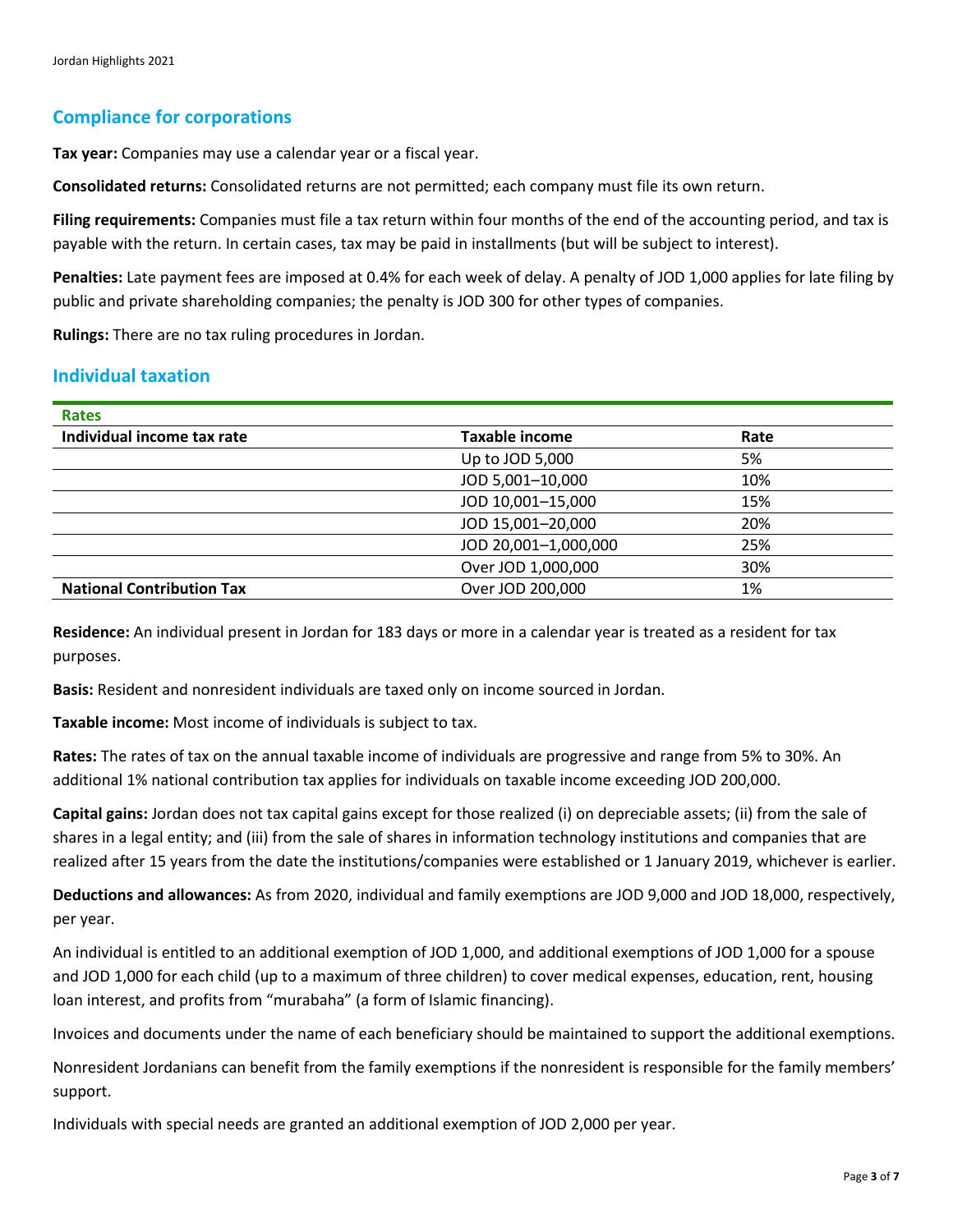**Foreign tax relief**: There is no foreign tax relief.

# **Compliance for individuals**

**Tax year:** The tax year is the calendar year.

**Filing status:** Joint assessment of spouses may be requested.

**Filing and payment:** Individual tax returns are due by 30 April following the end of the tax year, and any tax due is payable with the return.

**Penalties:** Late payment fees are imposed at 0.4% for each week of delay. A penalty of JOD 100 applies for late filing.

**Rulings**: There are no tax ruling procedures in Jordan.

# **Withholding tax**

| <b>Rates</b>                       |                                 |                               |                                                              |                                               |
|------------------------------------|---------------------------------|-------------------------------|--------------------------------------------------------------|-----------------------------------------------|
| Type of payment                    | <b>Residents</b>                |                               | <b>Nonresidents</b>                                          |                                               |
|                                    | Company                         | <b>Individual</b>             | Company                                                      | <b>Individual</b>                             |
| <b>Dividends</b>                   | 0%/Corporate<br>income tax rate | 0%                            | 0%                                                           | 0%                                            |
| <b>Interest</b>                    | Corporate income<br>tax rate    | Individual income<br>tax rate | 10% (plus<br>national<br>contribution tax<br>at sector rate) | 10% (plus 1%<br>national<br>contribution tax) |
| <b>Royalties</b>                   | Corporate income<br>tax rate    | Individual income<br>tax rate | 10% (plus<br>national<br>contribution tax<br>at sector rate) | 10% (plus 1%<br>national<br>contribution tax) |
| <b>Fees for technical services</b> | Corporate income<br>tax rate    | Individual income<br>tax rate | 10% (plus<br>national<br>contribution tax<br>at sector rate) | 10% (plus 1%<br>national<br>contribution tax) |

**Dividends:** There generally is no withholding tax on dividends paid to nonresidents, although the situation for certain persons currently is unclear. Dividends paid to residents are not subject to withholding tax, except for dividends paid to banks, primary telecommunication, basic material mining, insurance, reinsurance, brokerage or financial companies, or legal persons engaged in financial leasing activities. These dividend payments are subject to withholding at the corporate income tax rate for the sector. See also Islamic financing considerations under "Interest," below.

**Interest:** The rate of withholding tax on interest paid to a nonresident company or individual is 10% (plus an additional national contribution tax). The rate may be reduced under a tax treaty. Tax is withheld from interest paid to a resident at the company's or individual's income tax rate.

Banks and financial institutions, licensed companies permitted to accept deposits, and specialized lending institutions in Jordan are required to withhold 7% on interest from deposits, commissions, and profit participations of Islamic banks in the investment of such deposits (5% for payments to individuals). Such withholding is considered a final tax for individuals and a payment on account for legal persons.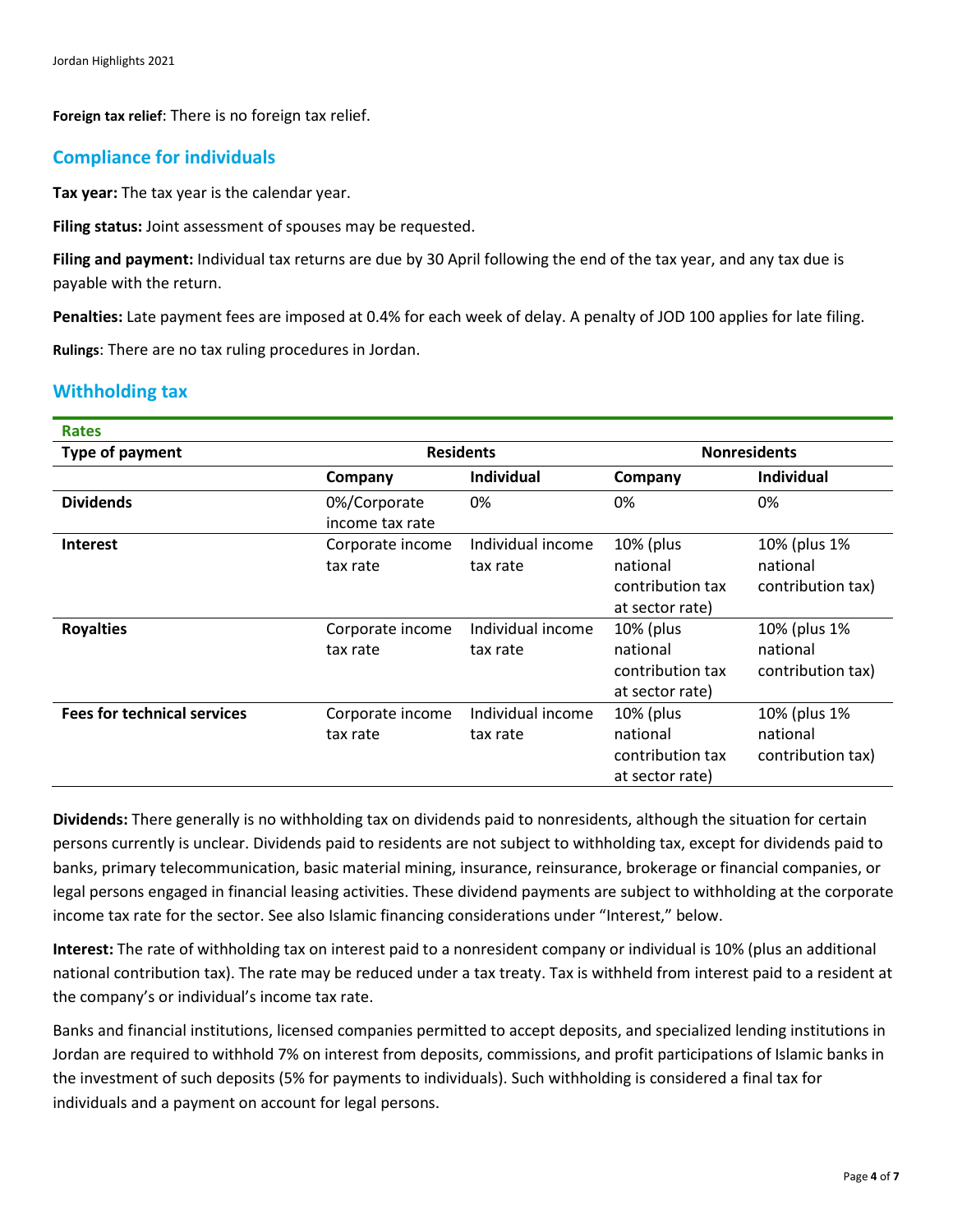**Royalties:** The rate of withholding tax on royalties paid to a nonresident company or individual is 10% (plus an additional national contribution tax). The rate may be reduced under a tax treaty. Tax is withheld from royalties paid to a resident at the company's or individual's income tax rate.

**Fees for technical services:** The rate of withholding tax on fees for technical services paid to a nonresident is 10% (plus an additional national contribution tax). The rate may be reduced under a tax treaty. Tax is withheld from technical services fees paid to a resident at the company's or individual's income tax rate.

**Branch remittance tax:** The income tax law that applies as from 1 January 2019 does not address whether branch remittances are taxable, and the government is expected to provide additional instructions on this matter.

**Other:** Management fees paid to a nonresident are subject to a 10% withholding tax (plus an additional national contribution tax), unless the rate is reduced under a tax treaty.

Fees paid to local providers of certain services are subject to a withholding tax of 5%. This tax is considered a payment on account for the service providers and may be offset against their annual income tax liability when filing their annual income tax returns for periods up to four years from the date of withholding.

#### **Anti-avoidance rules**

**Transfer pricing:** Jordan does not have a formal transfer pricing regime or documentation requirements. However, the tax law requires all transactions between related parties to be based on arm's length terms.

**Interest deduction limitations:** All interest and murabaha profits paid or accrued to unrelated persons are fully tax deductible. Interest and murabaha profits paid or due to related persons (including capitalized interest) on debt exceeding a 3:1 debt-to-equity ratio (i.e., total debt to paid-up capital or the average equity interest, whichever is greater) cannot be deducted or carried forward.

**Controlled foreign companies:** There are no controlled foreign company rules.

**Hybrids**: There are no anti-hybrid rules.

**Economic substance requirements**: There are no economic substance requirements.

**Disclosure requirements:** There are no disclosure requirements.

**Exit tax**: There is no exit tax.

**General anti-avoidance rule**: There is no general anti-avoidance rule.

#### **Sales tax**

| <b>Rates</b>         |                 |
|----------------------|-----------------|
| <b>Standard rate</b> | 16%             |
| <b>Reduced rate</b>  | 0%/2%/4%/5%/10% |

**Taxable transactions:** Jordan levies a sales tax on supplies of manufacturers, importers, and suppliers of services.

**Rates:** The standard sales tax rate is 16%, with reduced rates and exemptions granted on certain products and services, and a higher rate (depending on the item) applying to certain luxury items. Certain items are exempt.

**Registration:** Businesses with annual taxable turnover of more than JOD 30,000 must register for sales tax purposes.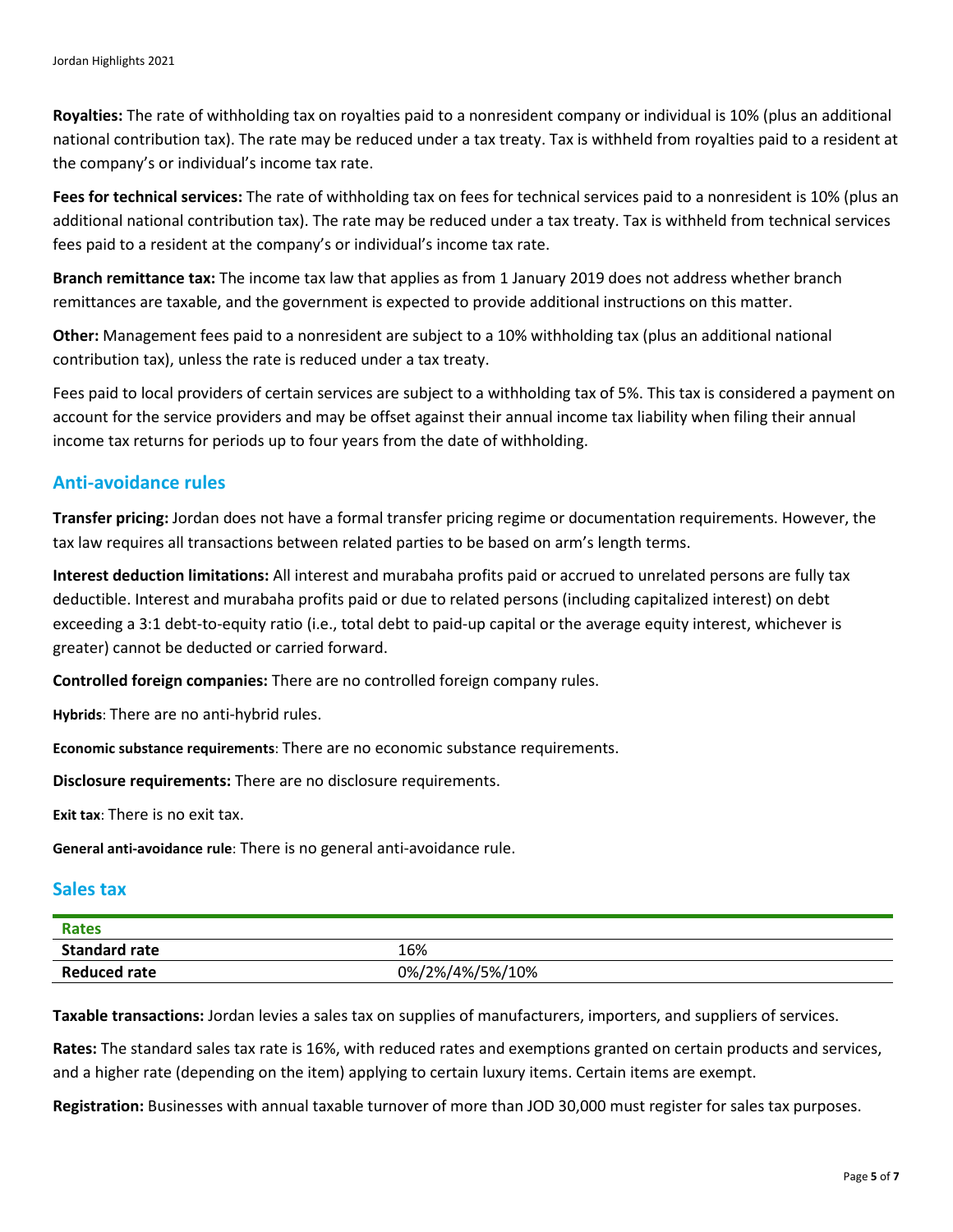**Filing and payment:** A sales tax return must be filed every two months, with the tax due paid at that time.

#### **Other taxes on corporations and individuals**

Unless otherwise stated, the taxes in this section apply both to companies and individuals and are imposed at the national level.

**Social security:** The employer contributes 14.25% of an employee's salary and the employee contributes 7.5%. The maximum monthly salary subject to social security contributions is JOD 3,338. The employer is required to withhold and report contributions on a monthly basis.

Payroll tax: Individual income tax is withheld by the employer from an employee's monthly compensation at progressive rates ranging from 5% to 30%.

**Capital duty:** There is no capital duty.

**Real property tax:** A property tax is levied at a rate of 15% of the estimated annual rental value.

**Transfer tax:** There is no transfer tax.

**Stamp duty:** Contracts signed in Jordan are subject to a stamp duty of 0.3% of the contract value. Contracts signed with a governmental body or with public shareholding companies are subject to a stamp duty of 0.6% of the contract value.

**Net wealth/worth tax**: There is no net wealth or net worth tax.

**Inheritance/estate tax**: There is no inheritance or estate tax.

**Tax treaties:** Jordan has signed approximately 32 tax treaties. The OECD multilateral instrument entered into force for Jordan on 1 January 2021.

**Tax authorities:** Income Tax and Sales Tax Department

Contact us:

**Rami Qudah** Email: [rqudah@deloitte.com](mailto:rqudah@deloitte.com)